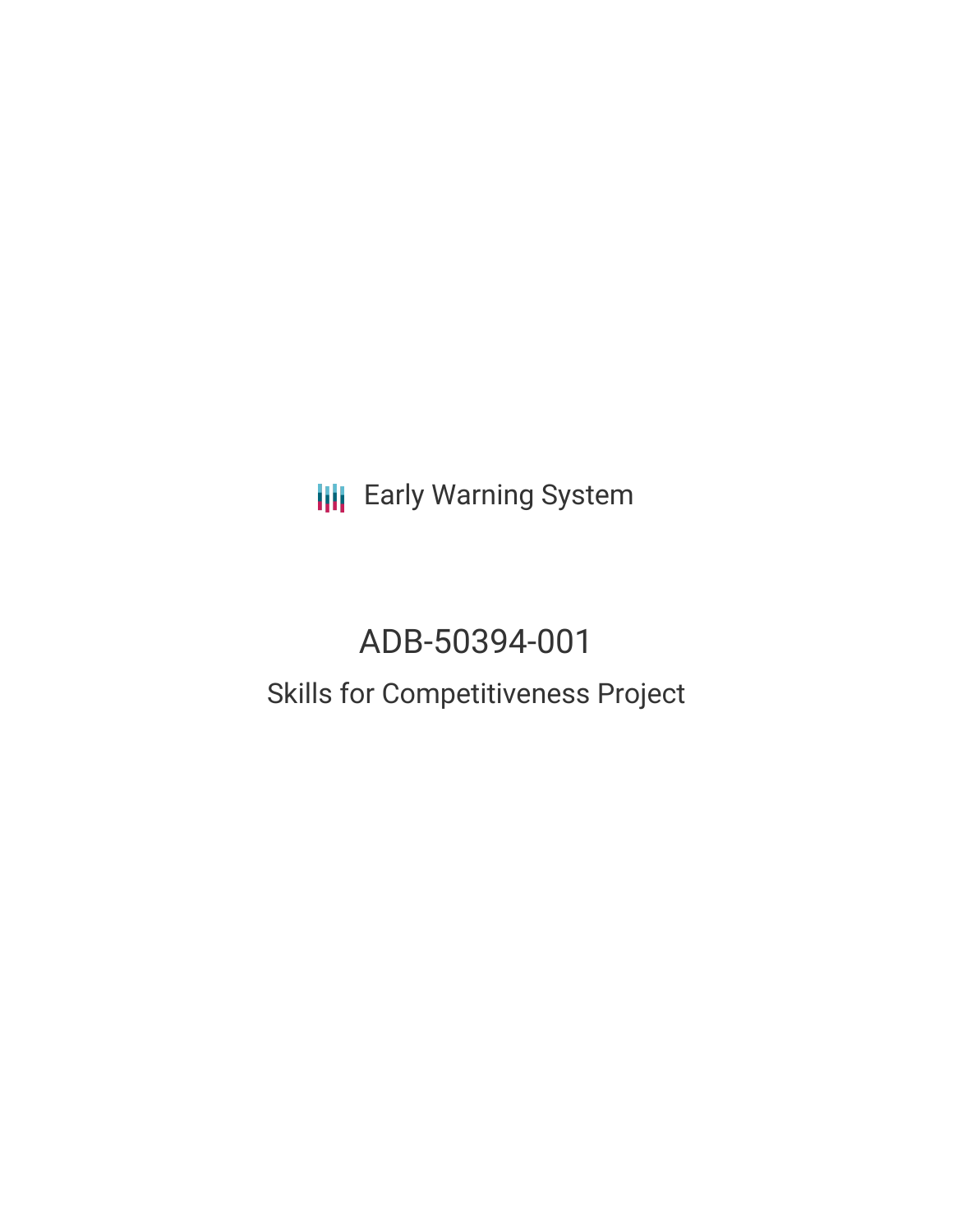## **Quick Facts**

| <b>Countries</b>               | Cambodia                     |
|--------------------------------|------------------------------|
| <b>Specific Location</b>       | Nation wide                  |
| <b>Financial Institutions</b>  | Asian Development Bank (ADB) |
| <b>Status</b>                  | Approved                     |
| <b>Bank Risk Rating</b>        | U                            |
| <b>Voting Date</b>             | 2017-11-24                   |
| <b>Borrower</b>                | Government of Cambodia       |
| <b>Sectors</b>                 | <b>Education and Health</b>  |
| <b>Investment Type(s)</b>      | Grant                        |
| <b>Investment Amount (USD)</b> | $$1.20$ million              |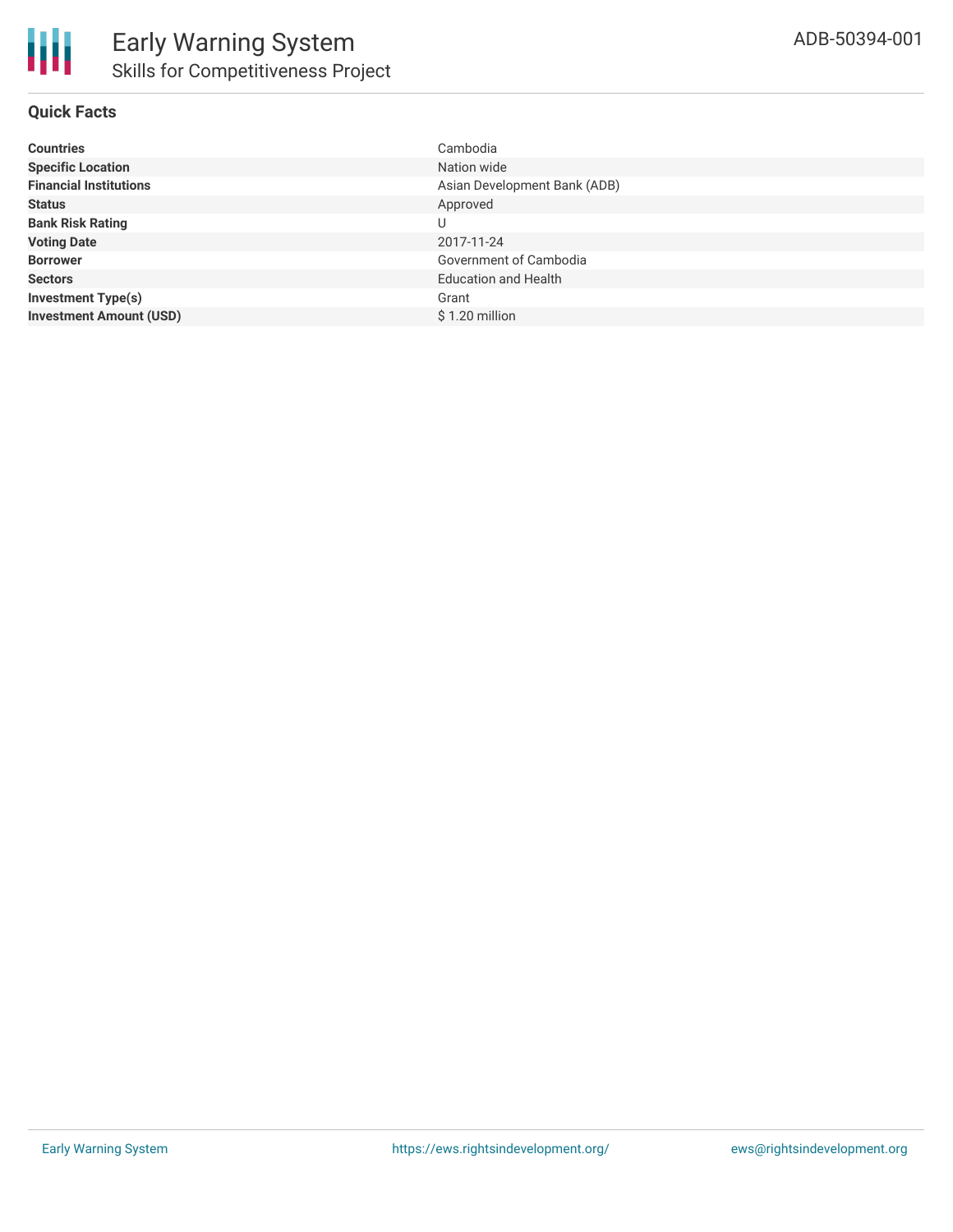

## **Project Description**

ADB will engage a consulting firm and individual consultants in accordance with ADB Procurement Policy (2017) and the associated Project Administration Instructions and Technical Assistance Staff Instructions. The TA will finance (i) two individual consultants (one international, one national, 2.5 months each) to undertake preliminary analytical work; (ii) a team of consultants to prepare the project engaged through a firm recruited using output terms of reference (TOR) and quality and cost-based selection at a ratio of 90:10; and (iii) three individual consultants to support the skills development fund pilot (12 person months international, 22 person-months each for two national consultants). The individual consultants will be recruited through individual consultant selection.

Under the output TOR for the firm, the total number of experts, person-months, and mix of national and international consultants will be determined by the successful bidder, but will include, at minimum, 3 key experts: an international team leader and a national deputy team leader and an international procurement specialist. Other international and national nonkey experts required for the assignment, and their level of effort in person-months, will be defined by the consultant. The overall team will demonstrate expertise TVET planning and management, industrial human resource development, workbased-learning programs, skills development funds, gender social analysis, private sector engagement, civil engineering and TVET facilities planning, economic and financial analysis, safeguards (environment, resettlement, and indigenous people), and undertaking due diligence for ADB project preparation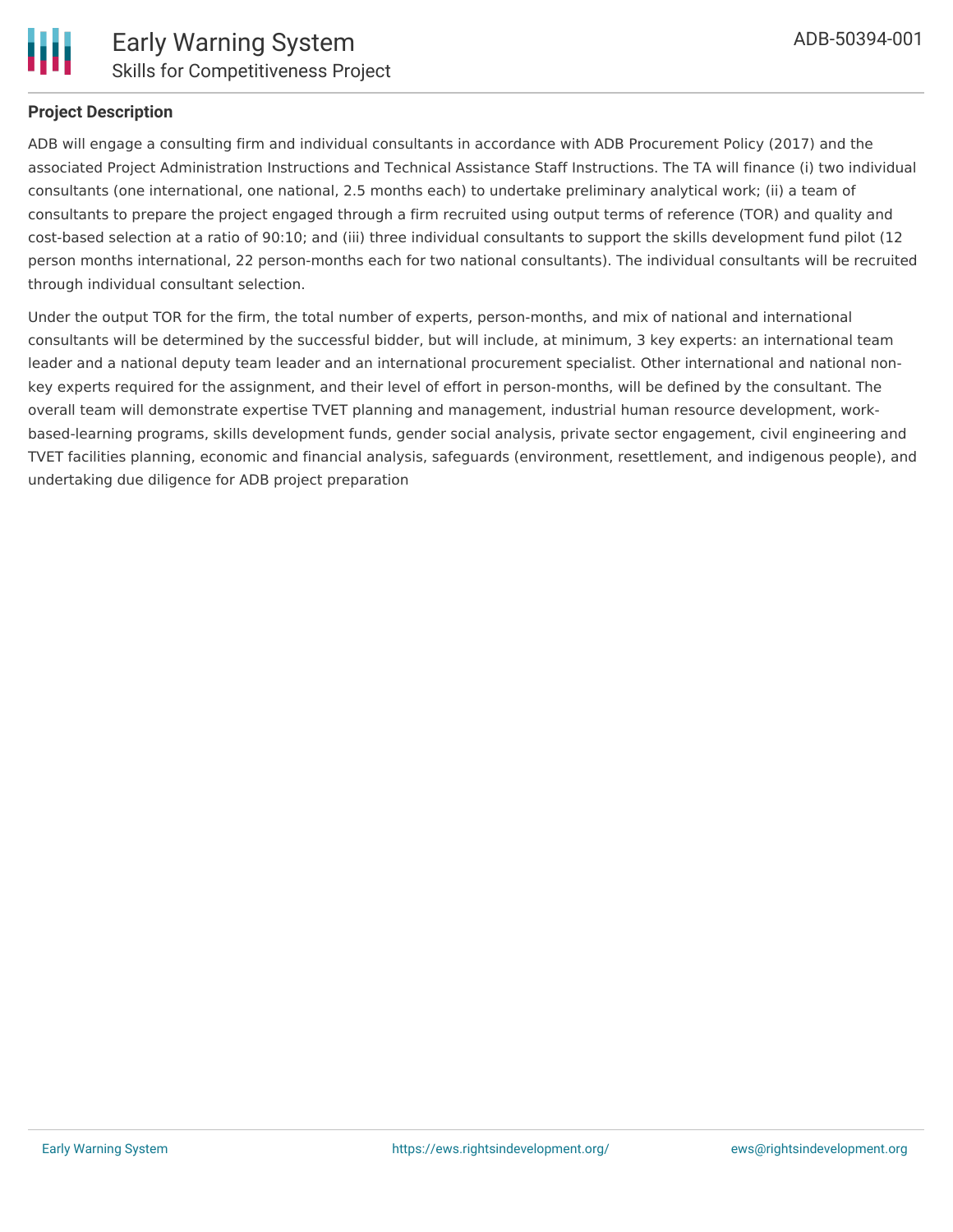### **Investment Description**

Asian Development Bank (ADB)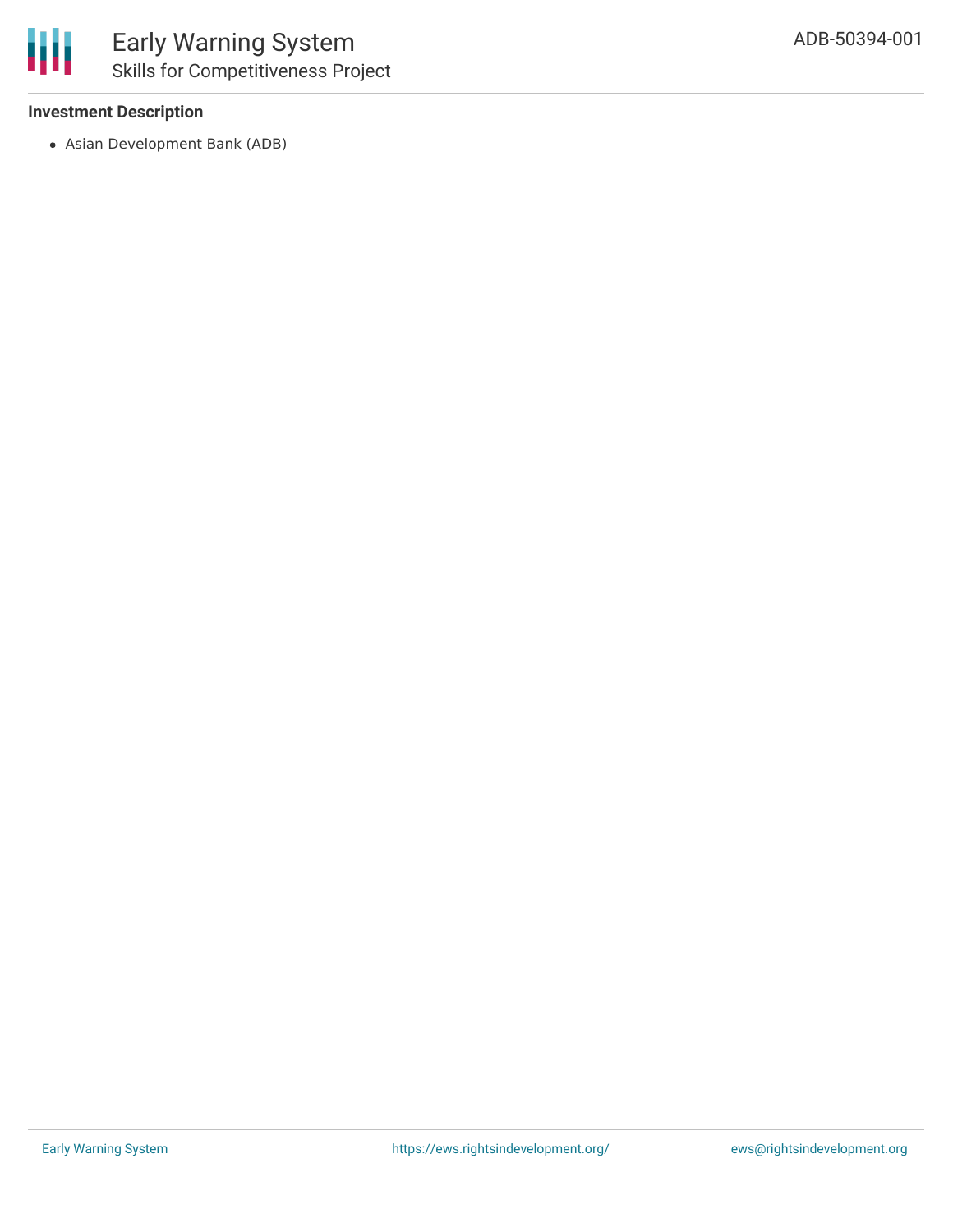

Executing Agencies Ministry of Labor and Vocational Training #3 Russian Federation Blvd Phnom Penh, Kingdom of Cambodia

#### ACCOUNTABILITY MECHANISM OF ADB

The Accountability Mechanism is an independent complaint mechanism and fact-finding body for people who believe they are likely to be, or have been, adversely affected by an Asian Development Bank-financed project. If you submit a complaint to the Accountability Mechanism, they may investigate to assess whether the Asian Development Bank is following its own policies and procedures for preventing harm to people or the environment. You can learn more about the Accountability Mechanism and how to file a complaint at: http://www.adb.org/site/accountability-mechanism/main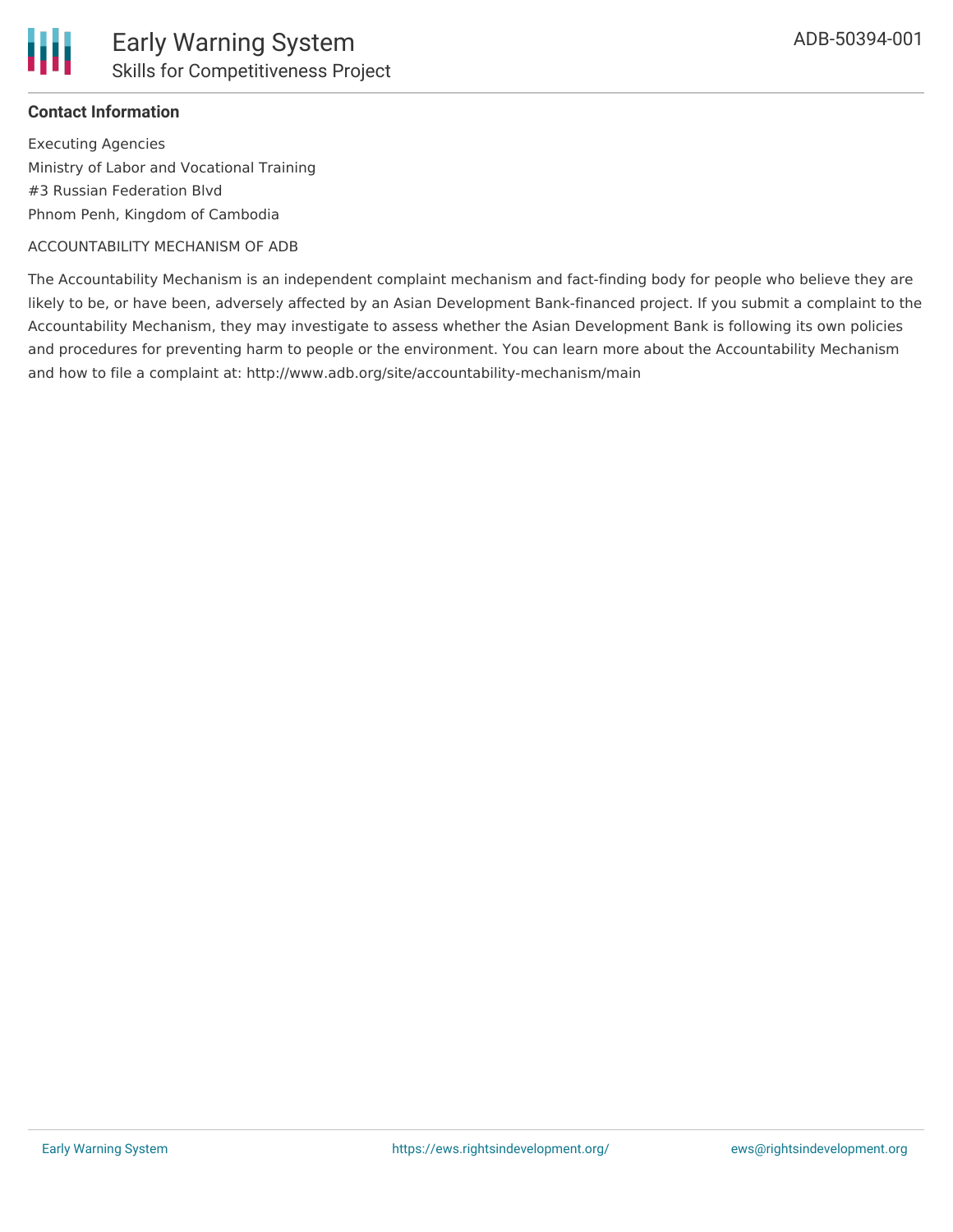

#### **Bank Documents**

• Project [Disclosure](https://ewsdata.rightsindevelopment.org/files/documents/01/ADB-50394-001.pdf) PDF [\[Original](https://www.adb.org/printpdf/projects/50394-001/main) Source]